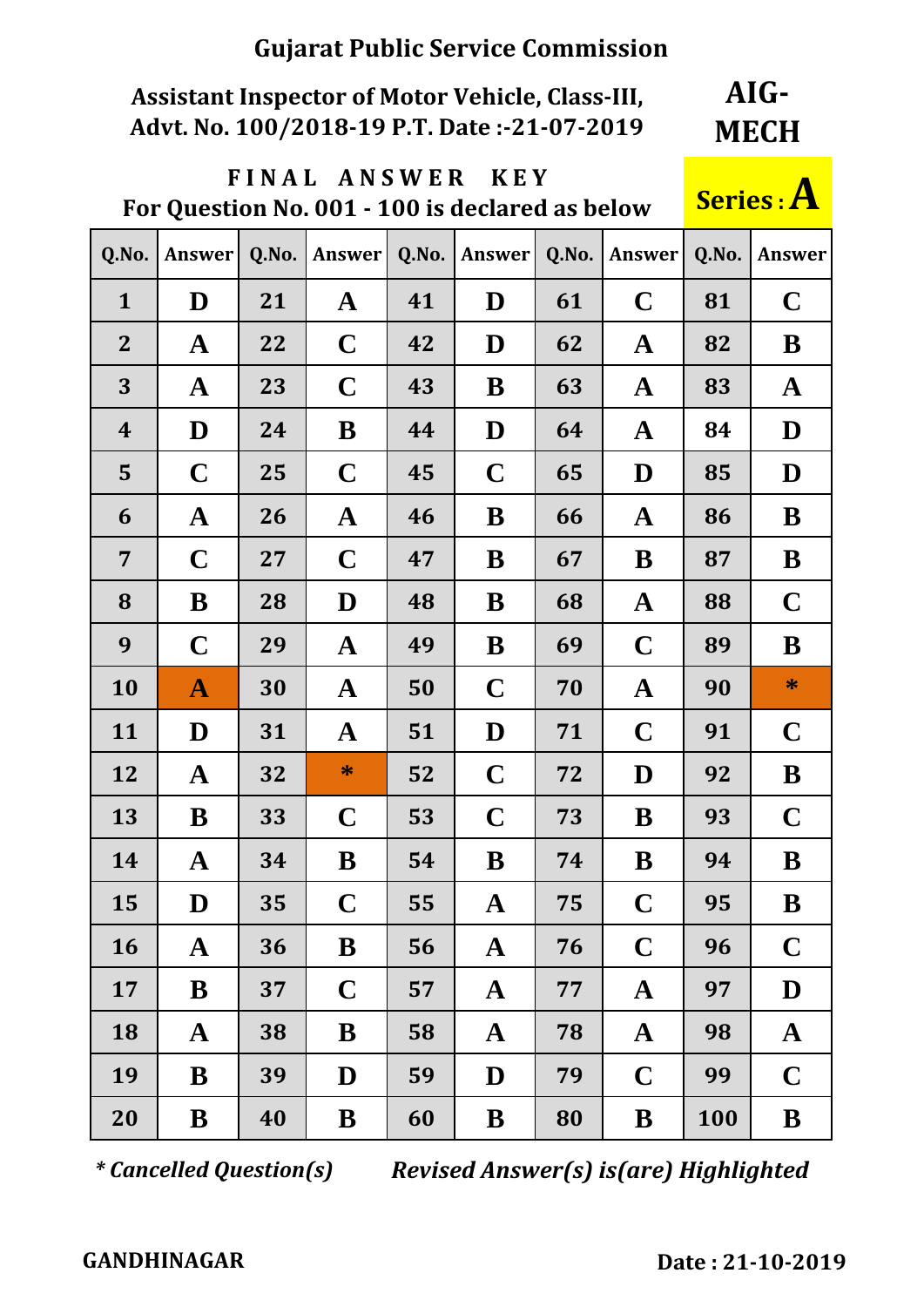# **Assistant Inspector of Motor Vehicle, Class-III, Advt. No. 100/2018-19 P.T. Date :-21-07-2019**

**AIG-MECH**

# **F I N A L A N S W E R K E Y**  For Question No. 001 - 100 is declared as below

| Q.No.            | <b>Answer</b> | Q.No. | Answer       | Q.No. | Answer       | Q.No. | Answer      | Q.No. | <b>Answer</b> |
|------------------|---------------|-------|--------------|-------|--------------|-------|-------------|-------|---------------|
| $\mathbf{1}$     | $\mathbf A$   | 21    | D            | 41    | $\mathbf C$  | 61    | $\mathbf C$ | 81    | D             |
| $\mathbf{2}$     | $\mathbf C$   | 22    | D            | 42    | $\mathbf{A}$ | 62    | B           | 82    | $\mathbf{A}$  |
| 3                | $\mathbf C$   | 23    | B            | 43    | $\mathbf A$  | 63    | $\mathbf A$ | 83    | $\mathbf A$   |
| $\boldsymbol{4}$ | B             | 24    | D            | 44    | $\mathbf A$  | 64    | D           | 84    | D             |
| 5                | $\mathbf C$   | 25    | $\mathbf C$  | 45    | D            | 65    | D           | 85    | $\mathbf C$   |
| 6                | $\mathbf A$   | 26    | B            | 46    | $\mathbf A$  | 66    | B           | 86    | $\mathbf A$   |
| $\overline{7}$   | $\mathbf C$   | 27    | B            | 47    | B            | 67    | B           | 87    | $\mathbf C$   |
| 8                | D             | 28    | B            | 48    | $\mathbf A$  | 68    | $\mathbf C$ | 88    | B             |
| 9                | $\mathbf A$   | 29    | B            | 49    | $\mathbf C$  | 69    | B           | 89    | $\mathbf C$   |
| 10               | $\mathbf{A}$  | 30    | $\mathbf C$  | 50    | $\mathbf A$  | 70    | $\ast$      | 90    | $\mathbf{A}$  |
| 11               | $\mathbf A$   | 31    | D            | 51    | $\mathbf C$  | 71    | $\mathbf C$ | 91    | D             |
| 12               | $\ast$        | 32    | $\mathbf C$  | 52    | D            | 72    | B           | 92    | $\mathbf A$   |
| 13               | $\mathbf C$   | 33    | $\mathbf C$  | 53    | B            | 73    | $\mathbf C$ | 93    | B             |
| 14               | B             | 34    | B            | 54    | B            | 74    | B           | 94    | ${\bf A}$     |
| 15               | $\mathbf C$   | 35    | ${\bf A}$    | 55    | $\mathbf C$  | 75    | B           | 95    | D             |
| 16               | B             | 36    | $\mathbf{A}$ | 56    | $\mathbf C$  | 76    | $\mathbf C$ | 96    | $\mathbf A$   |
| 17               | $\mathbf C$   | 37    | $\mathbf A$  | 57    | $\mathbf A$  | 77    | D           | 97    | B             |
| 18               | B             | 38    | $\mathbf A$  | 58    | $\mathbf A$  | 78    | $\mathbf A$ | 98    | $\mathbf A$   |
| 19               | D             | 39    | D            | 59    | $\mathbf C$  | 79    | $\mathbf C$ | 99    | B             |
| 20               | ${\bf B}$     | 40    | B            | 60    | B            | 80    | B           | 100   | ${\bf B}$     |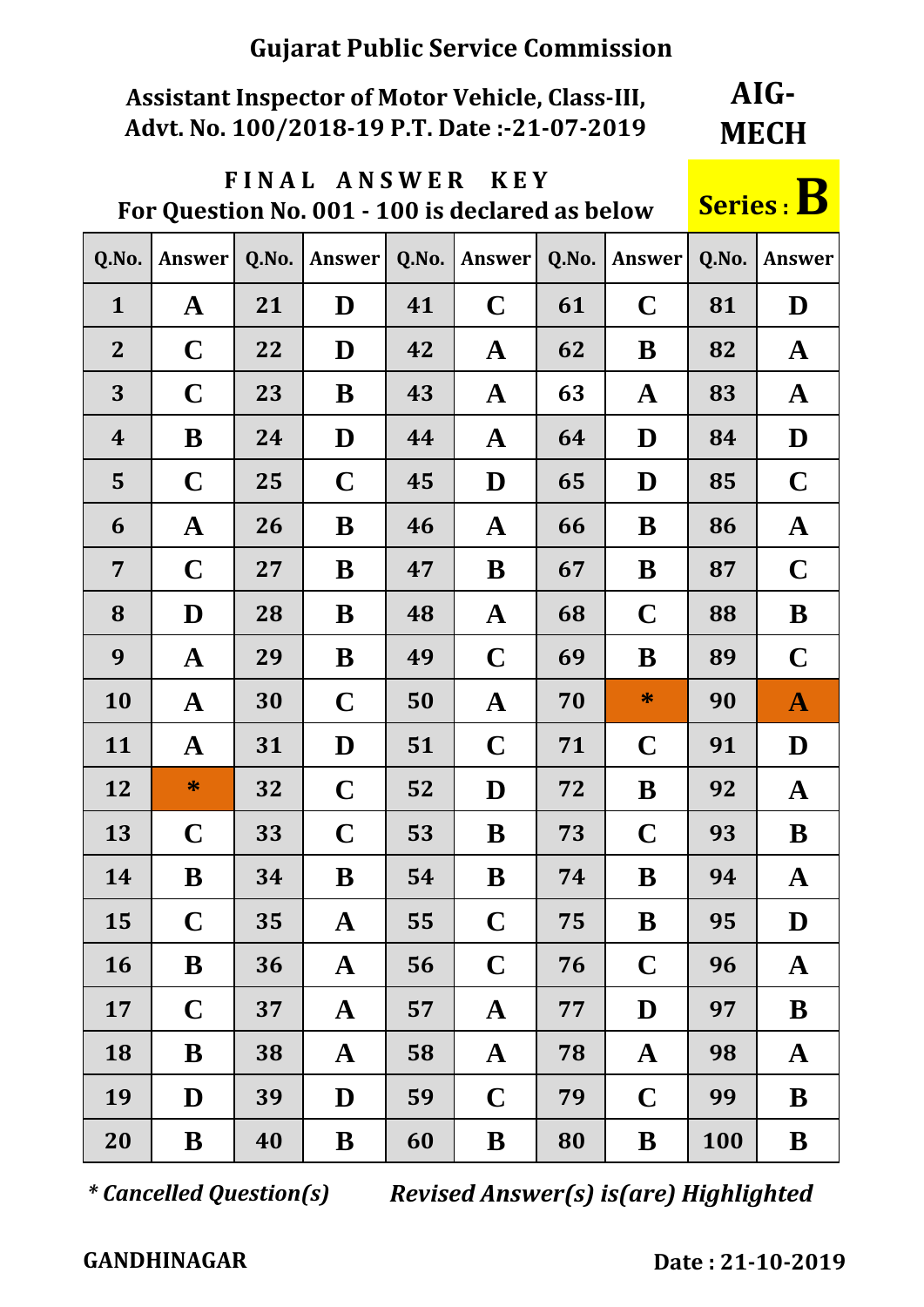# **Assistant Inspector of Motor Vehicle, Class-III, Advt. No. 100/2018-19 P.T. Date :-21-07-2019**

**AIG-MECH**

## **F I N A L A N S W E R K E Y**  For Question No. 001 - 100 is declared as below

| <b>Series:</b> |  |
|----------------|--|
|                |  |

| Q.No.            | <b>Answer</b> | Q.No. | <b>Answer</b> | Q.No. | Answer      | Q.No. | Answer       | Q.No. | Answer       |
|------------------|---------------|-------|---------------|-------|-------------|-------|--------------|-------|--------------|
| $\mathbf{1}$     | D             | 21    | $\mathbf C$   | 41    | $\mathbf C$ | 61    | D            | 81    | $\mathbf{A}$ |
| $\overline{2}$   | D             | 22    | $\mathbf A$   | 42    | B           | 62    | $\mathbf A$  | 82    | $\mathbf C$  |
| 3                | B             | 23    | $\mathbf A$   | 43    | ${\bf A}$   | 63    | $\mathbf A$  | 83    | $\mathbf C$  |
| $\boldsymbol{4}$ | D             | 24    | $\mathbf A$   | 44    | D           | 64    | D            | 84    | B            |
| 5                | $\mathbf C$   | 25    | D             | 45    | D           | 65    | $\mathbf C$  | 85    | $\mathbf C$  |
| 6                | B             | 26    | $\mathbf A$   | 46    | B           | 66    | $\mathbf A$  | 86    | $\mathbf A$  |
| $\overline{7}$   | B             | 27    | B             | 47    | B           | 67    | $\mathbf C$  | 87    | $\mathbf C$  |
| 8                | B             | 28    | $\mathbf A$   | 48    | $\mathbf C$ | 68    | B            | 88    | D            |
| 9                | B             | 29    | $\mathbf C$   | 49    | B           | 69    | $\mathbf C$  | 89    | $\mathbf A$  |
| 10               | $\mathbf C$   | 30    | $\mathbf{A}$  | 50    | $\ast$      | 70    | $\mathbf{A}$ | 90    | $\mathbf{A}$ |
| 11               | D             | 31    | $\mathbf C$   | 51    | $\mathbf C$ | 71    | D            | 91    | $\mathbf{A}$ |
| 12               | $\mathbf C$   | 32    | D             | 52    | B           | 72    | $\mathbf A$  | 92    | $\ast$       |
| 13               | $\mathbf C$   | 33    | B             | 53    | $\mathbf C$ | 73    | B            | 93    | $\mathbf C$  |
| 14               | B             | 34    | B             | 54    | B           | 74    | $\mathbf A$  | 94    | B            |
| 15               | $\bf A$       | 35    | $\mathbf C$   | 55    | $\bf{B}$    | 75    | $\mathbf D$  | 95    | $\mathbf C$  |
| <b>16</b>        | $\mathbf{A}$  | 36    | $\mathbf C$   | 56    | $\mathbf C$ | 76    | $\mathbf{A}$ | 96    | B            |
| 17               | $\mathbf{A}$  | 37    | $\mathbf{A}$  | 57    | D           | 77    | B            | 97    | $\mathbf C$  |
| 18               | $\mathbf{A}$  | 38    | $\mathbf{A}$  | 58    | ${\bf A}$   | 78    | $\mathbf A$  | 98    | B            |
| 19               | D             | 39    | $\mathbf C$   | 59    | $\mathbf C$ | 79    | B            | 99    | D            |
| 20               | ${\bf B}$     | 40    | B             | 60    | B           | 80    | B            | 100   | B            |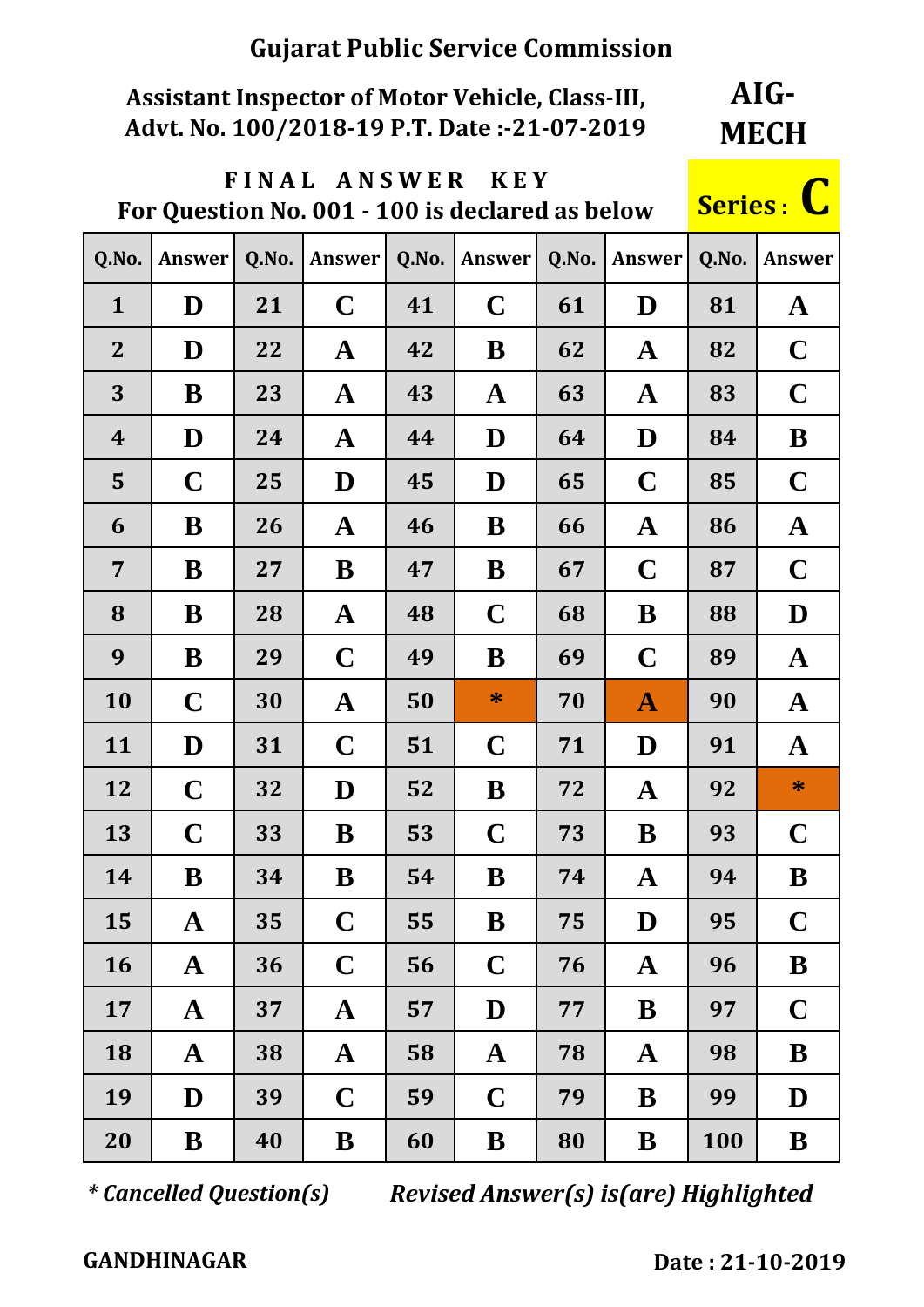# **Assistant Inspector of Motor Vehicle, Class-III, Advt. No. 100/2018-19 P.T. Date :-21-07-2019**

**AIG-MECH**

# **F I N A L A N S W E R K E Y For Question No. 001 - 100 is declared as below Series : D**

| Q.No.            | Answer      | Q.No. | Answer       | Q.No. | <b>Answer</b> | Q.No. | Answer      | Q.No. | Answer      |
|------------------|-------------|-------|--------------|-------|---------------|-------|-------------|-------|-------------|
| $\mathbf{1}$     | $\mathbf C$ | 21    | $\mathbf C$  | 41    | D             | 61    | ${\bf A}$   | 81    | D           |
| $\overline{2}$   | $\mathbf A$ | 22    | B            | 42    | $\mathbf A$   | 62    | $\mathbf C$ | 82    | D           |
| 3                | ${\bf A}$   | 23    | ${\bf A}$    | 43    | $\mathbf A$   | 63    | $\mathbf C$ | 83    | B           |
| $\boldsymbol{4}$ | $\mathbf A$ | 24    | D            | 44    | D             | 64    | B           | 84    | D           |
| 5                | D           | 25    | D            | 45    | $\mathbf C$   | 65    | $\mathbf C$ | 85    | $\mathbf C$ |
| 6                | $\mathbf A$ | 26    | B            | 46    | $\mathbf A$   | 66    | $\mathbf A$ | 86    | B           |
| $\overline{7}$   | B           | 27    | B            | 47    | $\mathbf C$   | 67    | $\mathbf C$ | 87    | B           |
| 8                | $\mathbf A$ | 28    | $\mathbf C$  | 48    | B             | 68    | D           | 88    | B           |
| 9                | $\mathbf C$ | 29    | B            | 49    | $\mathbf C$   | 69    | $\mathbf A$ | 89    | B           |
| 10               | $\mathbf A$ | 30    | $\ast$       | 50    | $\mathbf{A}$  | 70    | $\mathbf A$ | 90    | $\mathbf C$ |
| 11               | $\mathbf C$ | 31    | $\mathbf C$  | 51    | D             | 71    | $\mathbf A$ | 91    | D           |
| 12               | D           | 32    | B            | 52    | $\mathbf A$   | 72    | $\ast$      | 92    | $\mathbf C$ |
| 13               | B           | 33    | $\mathbf C$  | 53    | B             | 73    | $\mathbf C$ | 93    | $\mathbf C$ |
| 14               | B           | 34    | B            | 54    | $\mathbf A$   | 74    | B           | 94    | B           |
| 15               | $\mathbf C$ | 35    | B            | 55    | D             | 75    | $\mathbf C$ | 95    | $\mathbf A$ |
| 16               | $\mathbf C$ | 36    | $\mathbf C$  | 56    | $\mathbf A$   | 76    | B           | 96    | $\mathbf A$ |
| 17               | $\mathbf A$ | 37    | D            | 57    | B             | 77    | $\mathbf C$ | 97    | $\mathbf A$ |
| 18               | $\mathbf A$ | 38    | $\mathbf{A}$ | 58    | $\mathbf A$   | 78    | B           | 98    | $\mathbf A$ |
| 19               | $\mathbf C$ | 39    | $\mathbf C$  | 59    | B             | 79    | D           | 99    | D           |
| 20               | B           | 40    | B            | 60    | B             | 80    | B           | 100   | B           |

*\* Cancelled Question(s) Revised Answer(s) is(are) Highlighted*

 **GANDHINAGAR Date : 21-10-2019 :**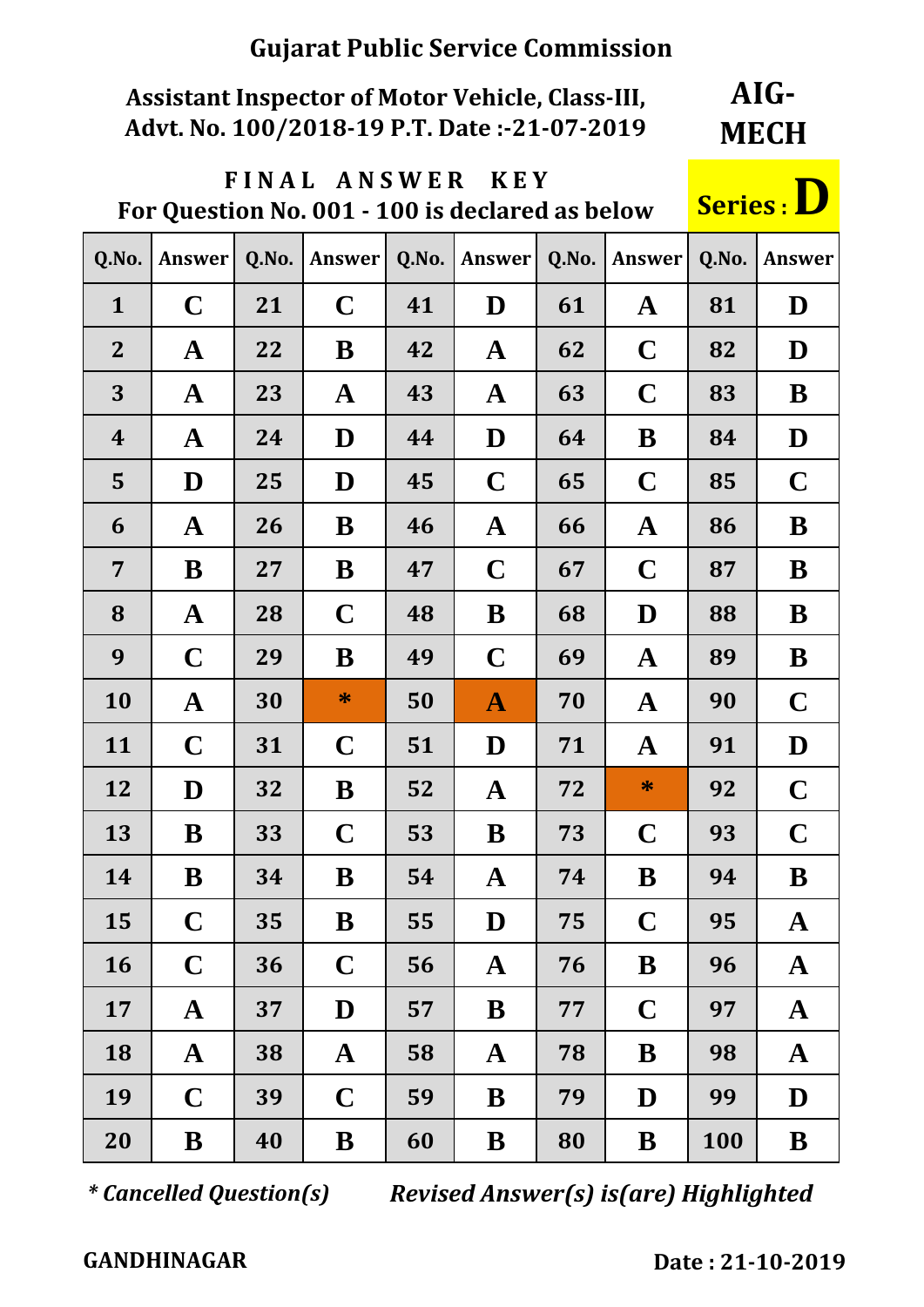Assistant Inspector of Motor Vehicle, Class-III, Advt. No. 100/2018-19 P.T. Date:-21-07-2019 (AIG-MECH)

FINAL ANSWER KEY For Question No. 101 - 350 is declared as below

Series : A

| Q.No.      | Answer       | Q.No. | Answer       | Q.No.      | Answer       | Q.No. | Answer      | Q.No. | Answer       | Q.No. | Answer       | Q.No. | Answer       | Q.No. | Answer       | Q.No. | <b>Answer</b> | Q.No. | Answer                            |
|------------|--------------|-------|--------------|------------|--------------|-------|-------------|-------|--------------|-------|--------------|-------|--------------|-------|--------------|-------|---------------|-------|-----------------------------------|
| 101        | $\mathbf A$  | 126   | B            | 151        | $\bf{B}$     | 176   | $\bf{B}$    | 201   | $\bf{B}$     | 226   | $\mathbf{A}$ | 251   | $\mathbf C$  | 276   | $\mathbf{A}$ | 301   | B             | 326   | $\mathbf C$                       |
| 102        | D            | 127   | $\mathbf C$  | 152        | $\mathbf C$  | 177   | B           | 202   | D            | 227   | $\mathbf C$  | 252   | $\mathbf C$  | 277   | $\mathbf C$  | 302   | $\star$       | 327   | B                                 |
| 103        | $\mathbf A$  | 128   | D            | 153        | D            | 178   | $\mathbf C$ | 203   | $\mathbf{A}$ | 228   | B            | 253   | D            | 278   | A            | 303   | $\mathbf C$   | 328   | $\frac{d\mathbf{r}}{d\mathbf{r}}$ |
| 104        | $\mathbf{A}$ | 129   | B            | 154        | $\mathbf C$  | 179   | $\mathbf C$ | 204   | D            | 229   | $\mathbf C$  | 254   | $\mathbf A$  | 279   | $\mathbf C$  | 304   | D             | 329   | $\mathbf C$                       |
| 105        | D            | 130   | B            | 155        | B            | 180   | A           | 205   | $\ast$       | 230   | B            | 255   | D            | 280   | $\mathbf C$  | 305   | D             | 330   | $\mathbf C$                       |
| <b>106</b> | B            | 131   | D            | 156        | $\mathbf C$  | 181   | $\mathbf C$ | 206   | B            | 231   | $\bf{B}$     | 256   | $\mathbf A$  | 281   | A            | 306   | $\mathbf{A}$  | 331   | $\ast$                            |
| 107        | A            | 132   | $\mathbf C$  | 157        | $\mathbf{D}$ | 182   | $\mathbf C$ | 207   | $\mathbf C$  | 232   | B            | 257   | $\mathbf C$  | 282   | $\mathbf C$  | 307   | B             | 332   | B                                 |
| <b>108</b> | B            | 133   | B            | 158        | $\mathbf{A}$ | 183   | $\bf{B}$    | 208   | B            | 233   | $\mathbf C$  | 258   | D            | 283   | D            | 308   | $\mathbf C$   | 333   | $\mathbf{A}$                      |
| 109        | $\mathbf C$  | 134   | $\mathbf{A}$ | 159        | $\bf{B}$     | 184   | $\bf{B}$    | 209   | $\mathbf{A}$ | 234   | $\mathbf C$  | 259   | $\mathbf A$  | 284   | A            | 309   | A             | 334   | $\mathbf{A}$                      |
| 110        | $\mathbf C$  | 135   | $\mathbf C$  | 160        | D            | 185   | $\mathbf C$ | 210   | B            | 235   | B            | 260   | A            | 285   | $\mathbf C$  | 310   | D             | 335   | $\bf{B}$                          |
| 111        | A            | 136   | A            | <b>161</b> | $\mathbf C$  | 186   | $\bf{B}$    | 211   | $\mathbf C$  | 236   | $\mathbf{D}$ | 261   | D            | 286   | $\mathbf C$  | 311   | A             | 336   | B                                 |
| 112        | $\mathbf C$  | 137   | A            | 162        | $\bf{B}$     | 187   | $\mathbf C$ | 212   | A            | 237   | A            | 262   | $\mathbf{A}$ | 287   | B            | 312   | D             | 337   | $\mathbf C$                       |
| 113        | $\mathbf C$  | 138   | B            | 163        | $\mathbf C$  | 188   | $\mathbf C$ | 213   | $\mathbf{A}$ | 238   | D            | 263   | $\mathbf C$  | 288   | A            | 313   | $\bf{B}$      | 338   | $\mathbf{A}$                      |
| 114        | $\mathbf C$  | 139   | $\mathbf{A}$ | 164        | $\bf{B}$     | 189   | ${\bf A}$   | 214   | $\mathbf C$  | 239   | B            | 264   | D            | 289   | $\bf{B}$     | 314   | A             | 339   | $\bf{B}$                          |
| 115        | B            | 140   | $\mathbf C$  | 165        | $\mathbf C$  | 190   | $\mathbf C$ | 215   | $\mathbf{A}$ | 240   | $\bf{B}$     | 265   | D            | 290   | $\ast$       | 315   | $\mathbf C$   | 340   | D                                 |
| <b>116</b> | A            | 141   | D            | 166        | $\mathbf{A}$ | 191   | B           | 216   | D            | 241   | $\mathbf C$  | 266   | $\mathbf{A}$ | 291   | D            | 316   | D             | 341   | $\mathbf C$                       |
| 117        | $\mathbf C$  | 142   | B            | 167        | $\mathbf A$  | 192   | $\bf{B}$    | 217   | B            | 242   | $\mathbf C$  | 267   | A            | 292   | A            | 317   | D             | 342   | $\mathbf{A}$                      |
| 118        | B            | 143   | $\mathbf C$  | 168        | $\mathbf A$  | 193   | D           | 218   | $\bf{B}$     | 243   | B            | 268   | D            | 293   | B            | 318   | B             | 343   | $\bf{B}$                          |
| 119        | A            | 144   | B            | 169        | $\bf{B}$     | 194   | $\bf{B}$    | 219   | $\mathbf{A}$ | 244   | A            | 269   | $\mathbf C$  | 294   | $\bf{B}$     | 319   | $\mathbf C$   | 344   | $\mathbf C$                       |
| 120        | $\bf{B}$     | 145   | B            | 170        | $\mathbf{A}$ | 195   | A           | 220   | A            | 245   | $\mathbf C$  | 270   | $\bf{B}$     | 295   | $\mathbf C$  | 320   | D             | 345   | $\mathbf{D}$                      |
| 121        | B            | 146   | D            | 171        | $\mathbf C$  | 196   | B           | 221   | B            | 246   | B            | 271   | $\mathbf C$  | 296   | D            | 321   | $\mathbf C$   | 346   | $\mathbf C$                       |
| 122        | B            | 147   | D            | 172        | $\mathbf C$  | 197   | B           | 222   | D            | 247   | $\mathbf C$  | 272   | $\mathbf A$  | 297   | D            | 322   | $\ast$        | 347   | $\mathbf{A}$                      |
| 123        | $\mathbf C$  | 148   | $\mathbf{A}$ | 173        | $\mathbf{A}$ | 198   | $\mathbf C$ | 223   | $\mathbf{A}$ | 248   | $\mathbf{A}$ | 273   | $\mathbf{A}$ | 298   | A            | 323   | D             | 348   | $\mathbf{A}$                      |
| 124        | B            | 149   | $\mathbf C$  | 174        | $\mathbf C$  | 199   | $\mathbf C$ | 224   | $\bf{B}$     | 249   | $\mathbf C$  | 274   | $\mathbf C$  | 299   | B            | 324   | A             | 349   | B                                 |
| 125        | $\mathbf C$  | 150   | D            | 175        | $\mathbf C$  | 200   | $\bf{B}$    | 225   | $\mathbf C$  | 250   | D            | 275   | $\mathbf C$  | 300   | A            | 325   | $\mathbf C$   | 350   | $\mathbf C$                       |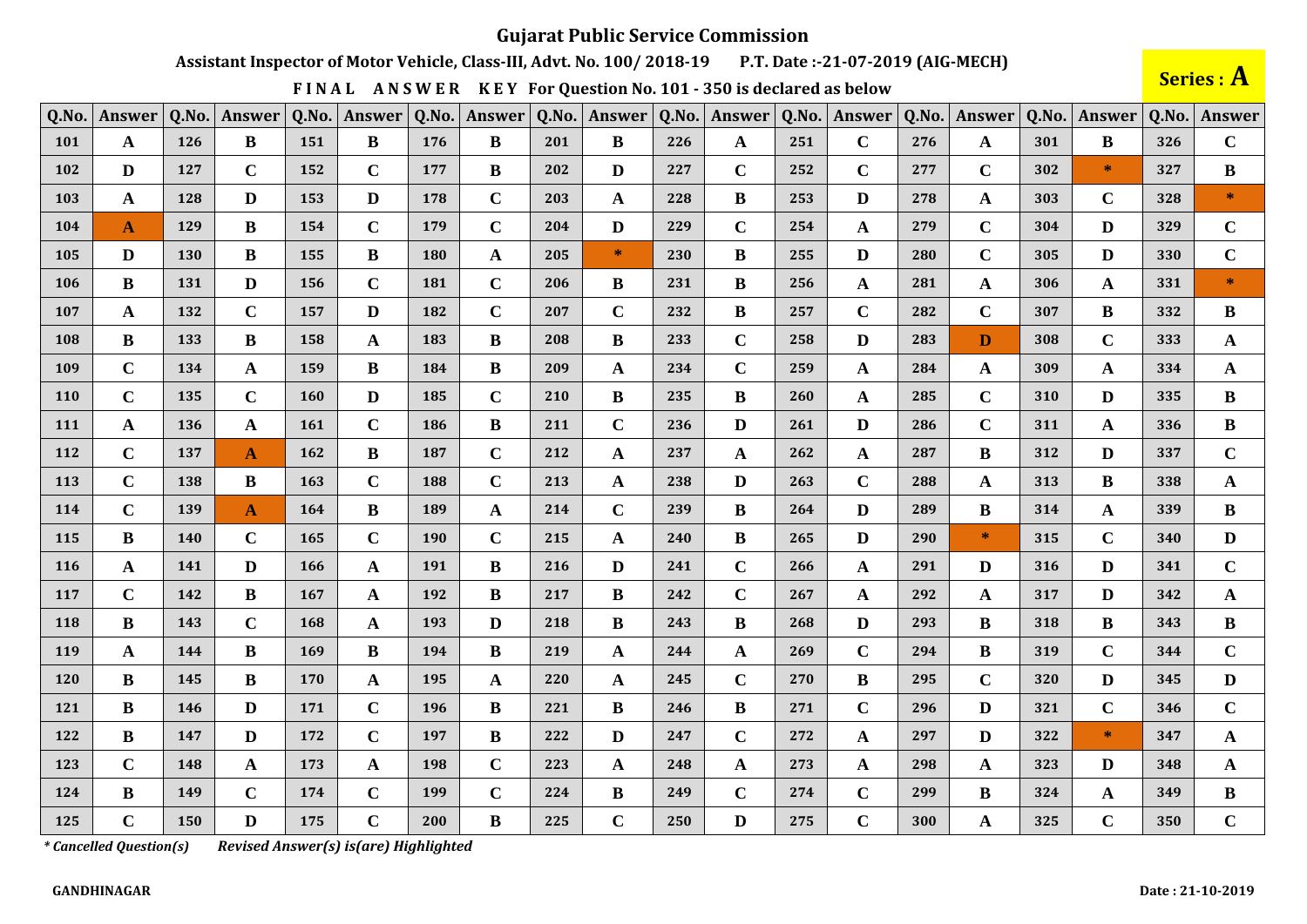Assistant Inspector of Motor Vehicle, Class-III, Advt. No. 100/2018-19 P.T. Date:-21-07-2019 (AIG-MECH)

FINAL ANSWER KEY For Question No. 101 - 350 is declared as below

Series : B

| Q.No. | Answer       | Q.No. | Answer       | Q.No. | <b>Answer</b> | Q.No. | Answer      | Q.No. | Answer       | Q.No. | Answer       | Q.No. | Answer       | Q.No. | Answer       | Q.No. | Answer       | Q.No. | <b>Answer</b> |
|-------|--------------|-------|--------------|-------|---------------|-------|-------------|-------|--------------|-------|--------------|-------|--------------|-------|--------------|-------|--------------|-------|---------------|
| 101   | $\bf{B}$     | 126   | D            | 151   | $\mathbf C$   | 176   | B           | 201   | $\bf{B}$     | 226   | B            | 251   | $\mathbf C$  | 276   | D            | 301   | A            | 326   | $\bf{B}$      |
| 102   | B            | 127   | D            | 152   | $\mathbf C$   | 177   | B           | 202   | D            | 227   | $\mathbf C$  | 252   | $\mathbf{A}$ | 277   | D            | 302   | D            | 327   | $\mathbf C$   |
| 103   | $\mathbf C$  | 128   | A            | 153   | $\mathbf{A}$  | 178   | $\mathbf C$ | 203   | A            | 228   | A            | 253   | $\mathbf{A}$ | 278   | A            | 303   | B            | 328   | A             |
| 104   | $\bf{B}$     | 129   | $\mathbf C$  | 154   | $\mathbf C$   | 179   | $\mathbf C$ | 204   | $\bf{B}$     | 229   | $\mathbf C$  | 254   | $\mathbf C$  | 279   | $\bf{B}$     | 304   | $\mathbf{A}$ | 329   | $\bf{B}$      |
| 105   | $\mathbf C$  | 130   | D            | 155   | $\mathbf C$   | 180   | B           | 205   | $\mathbf C$  | 230   | D            | 255   | $\mathbf C$  | 280   | A            | 305   | $\mathbf C$  | 330   | D             |
| 106   | B            | 131   | B            | 156   | B             | 181   | B           | 206   | A            | 231   | $\mathbf C$  | 256   | $\mathbf{A}$ | 281   | $\mathbf{A}$ | 306   | D            | 331   | $\mathbf C$   |
| 107   | $\mathbf C$  | 132   | $\mathbf C$  | 157   | $\bf{B}$      | 182   | D           | 207   | $\mathbf C$  | 232   | $\mathbf C$  | 257   | $\mathbf C$  | 282   | D            | 307   | D            | 332   | A             |
| 108   | D            | 133   | D            | 158   | $\mathbf C$   | 183   | A           | 208   | B            | 233   | D            | 258   | $\mathbf{A}$ | 283   | A            | 308   | B            | 333   | B             |
| 109   | $\bf{B}$     | 134   | $\mathbf C$  | 159   | $\mathbf C$   | 184   | D           | 209   | $\mathbf C$  | 234   | A            | 259   | $\mathbf C$  | 284   | $\mathbf{A}$ | 309   | $\mathbf C$  | 334   | $\mathbf C$   |
| 110   | $\bf{B}$     | 135   | $\bf{B}$     | 160   | $\mathbf{A}$  | 185   | $\ast$      | 210   | $\bf{B}$     | 235   | D            | 260   | $\mathbf C$  | 285   | D            | 310   | D            | 335   | D             |
| 111   | D            | 136   | $\mathbf C$  | 161   | $\mathbf C$   | 186   | B           | 211   | B            | 236   | $\mathbf{A}$ | 261   | A            | 286   | B            | 311   | $\mathbf C$  | 336   | $\mathbf C$   |
| 112   | $\mathbf C$  | 137   | D            | 162   | $\mathbf C$   | 187   | $\mathbf C$ | 212   | $\bf{B}$     | 237   | $\mathbf C$  | 262   | $\mathbf C$  | 287   | A            | 312   | $\ast$       | 337   | $\mathbf{A}$  |
| 113   | B            | 138   | A            | 163   | B             | 188   | B           | 213   | $\mathbf C$  | 238   | D            | 263   | D            | 288   | B            | 313   | D            | 338   | A             |
| 114   | A            | 139   | <sub>R</sub> | 164   | $\bf{B}$      | 189   | A           | 214   | $\mathbf C$  | 239   | $\mathbf{A}$ | 264   | $\mathbf{A}$ | 289   | $\mathbf C$  | 314   | A            | 339   | $\bf{B}$      |
| 115   | $\mathbf C$  | 140   | D            | 165   | $\mathbf C$   | 190   | B           | 215   | B            | 240   | A            | 265   | $\mathbf C$  | 290   | $\mathbf C$  | 315   | $\mathbf C$  | 340   | $\mathbf C$   |
| 116   | A            | 141   | $\mathbf C$  | 166   | $\bf{B}$      | 191   | $\mathbf C$ | 216   | D            | 241   | D            | 266   | $\mathbf C$  | 291   | $\mathbf{A}$ | 316   | $\mathbf C$  | 341   | $\bf{B}$      |
| 117   | A            | 142   | B            | 167   | $\mathbf C$   | 192   | A           | 217   | A            | 242   | $\mathbf{A}$ | 267   | $\bf{B}$     | 292   | $\mathbf C$  | 317   | B.           | 342   | $\ast$        |
| 118   | B            | 143   | $\mathbf C$  | 168   | $\mathbf C$   | 193   | A           | 218   | D            | 243   | $\mathbf C$  | 268   | $\mathbf{A}$ | 293   | $\mathbf C$  | 318   | $\ast$       | 343   | $\mathbf C$   |
| 119   | $\mathbf{A}$ | 144   | B            | 169   | $\mathbf{A}$  | 194   | $\mathbf C$ | 219   | $\bf{B}$     | 244   | D            | 269   | $\bf{B}$     | 294   | $\mathbf C$  | 319   | $\mathbf C$  | 344   | D             |
| 120   | $\mathbf C$  | 145   | $\mathbf C$  | 170   | $\mathbf C$   | 195   | A           | 220   | $\bf{B}$     | 245   | D            | 270   | $\ast$       | 295   | B            | 320   | $\mathbf C$  | 345   | D             |
| 121   | D            | 146   | A            | 171   | $\bf{B}$      | 196   | D           | 221   | $\mathbf C$  | 246   | A            | 271   | D            | 296   | A            | 321   | $\ast$       | 346   | A             |
| 122   | B            | 147   | A            | 172   | $\bf{B}$      | 197   | B           | 222   | $\mathbf C$  | 247   | A            | 272   | $\mathbf{A}$ | 297   | $\mathbf C$  | 322   | B            | 347   | $\bf{B}$      |
| 123   | $\mathbf C$  | 148   | $\mathbf{A}$ | 173   | $\mathbf{D}$  | 198   | $\bf{B}$    | 223   | $\bf{B}$     | 248   | D            | 273   | $\bf{B}$     | 298   | $\bf{B}$     | 323   | $\mathbf{A}$ | 348   | $\mathbf C$   |
| 124   | B            | 149   | B            | 174   | B             | 199   | A           | 224   | $\mathbf{A}$ | 249   | $\mathbf C$  | 274   | $\bf{B}$     | 299   | A            | 324   | $\mathbf{A}$ | 349   | $\mathbf{A}$  |
| 125   | $\bf{B}$     | 150   | A            | 175   | $\mathbf A$   | 200   | A           | 225   | $\mathbf C$  | 250   | $\bf{B}$     | 275   | $\mathbf C$  | 300   | B            | 325   | B            | 350   | $\mathbf{D}$  |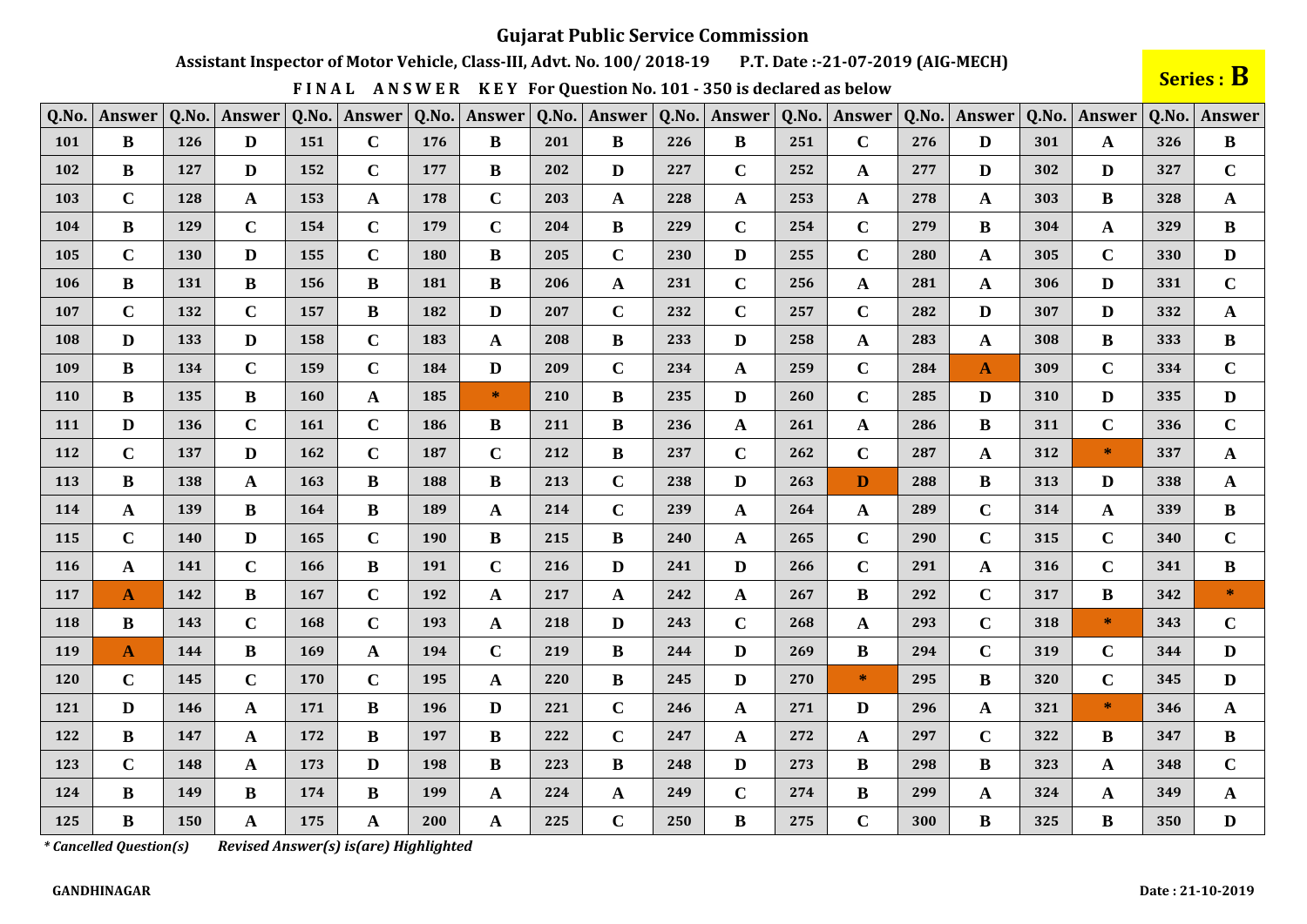Assistant Inspector of Motor Vehicle, Class-III, Advt. No. 100/2018-19 P.T. Date:-21-07-2019 (AIG-MECH)

FINAL ANSWER KEY For Question No. 101 - 350 is declared as below

Series : C

| Q.No.      | Answer      | Q.No. | Answer       | Q.No.      | Answer       | Q.No. | Answer      | Q.No. | Answer       | Q.No. | <b>Answer</b> | Q.No. | Answer       | Q.No. | Answer       | Q.No. | Answer      | Q.No. | <b>Answer</b> |
|------------|-------------|-------|--------------|------------|--------------|-------|-------------|-------|--------------|-------|---------------|-------|--------------|-------|--------------|-------|-------------|-------|---------------|
| <b>101</b> | D           | 126   | A            | 151        | $\bf{B}$     | 176   | D           | 201   | $\mathbf C$  | 226   | A             | 251   | D            | 276   | A            | 301   | $\mathbf C$ | 326   | $\mathbf C$   |
| 102        | B           | 127   | A            | 152        | $\bf{B}$     | 177   | B           | 202   | $\mathbf C$  | 227   | A             | 252   | A            | 277   | $\mathbf C$  | 302   | $*$         | 327   | $\mathbf{A}$  |
| 103        | $\mathbf C$ | 128   | A            | 153        | D            | 178   | $\bf{B}$    | 203   | B            | 228   | D             | 253   | $\bf{B}$     | 278   | B            | 303   | D           | 328   | $\mathbf{A}$  |
| 104        | $\bf{B}$    | 129   | B            | 154        | $\bf{B}$     | 179   | A           | 204   | A            | 229   | $\mathbf C$   | 254   | $\bf{B}$     | 279   | A            | 304   | A           | 329   | $\bf{B}$      |
| 105        | B           | 130   | $\mathbf{A}$ | 155        | $\mathbf A$  | 180   | A           | 205   | $\mathbf C$  | 230   | $\bf{B}$      | 255   | $\mathbf{C}$ | 280   | B            | 305   | $\mathbf C$ | 330   | $\mathbf C$   |
| 106        | D           | 131   | $\mathbf C$  | 156        | $\bf{B}$     | 181   | B           | 206   | B            | 231   | $\mathbf C$   | 256   | D            | 281   | B            | 306   | $\mathbf C$ | 331   | $\bf{B}$      |
| 107        | D           | 132   | $\mathbf C$  | 157        | $\bf{B}$     | 182   | D           | 207   | $\mathbf C$  | 232   | $\mathbf{A}$  | 257   | $\mathbf{D}$ | 282   | B            | 307   | B           | 332   | $\ast$        |
| 108        | A           | 133   | $\mathbf{A}$ | 158        | $\mathbf C$  | 183   | A           | 208   | $\mathbf{A}$ | 233   | $\mathbf{A}$  | 258   | A            | 283   | $\mathbf C$  | 308   | $\ast$      | 333   | $\mathbf C$   |
| 109        | $\mathbf C$ | 134   | $\mathbf C$  | 159        | $\mathbf C$  | 184   | $\bf{B}$    | 209   | $\mathbf C$  | 234   | $\mathbf C$   | 259   | $\bf{B}$     | 284   | B            | 309   | $\mathbf C$ | 334   | $\mathbf{D}$  |
| 110        | D           | 135   | $\mathbf C$  | <b>160</b> | $\bf{B}$     | 185   | $\mathbf C$ | 210   | D            | 235   | $\mathbf C$   | 260   | A            | 285   | $\mathbf C$  | 310   | $\mathbf C$ | 335   | D             |
| 111        | $\bf{B}$    | 136   | B            | <b>161</b> | B            | 186   | A           | 211   | $\mathbf C$  | 236   | A             | 261   | A            | 286   | B            | 311   | $\ast$      | 336   | $\mathbf{A}$  |
| 112        | $\mathbf C$ | 137   | B            | 162        | $\mathbf{D}$ | 187   | $\mathbf C$ | 212   | $\mathbf C$  | 237   | $\mathbf C$   | 262   | $\mathbf{D}$ | 287   | $\mathbf C$  | 312   | B           | 337   | $\bf{B}$      |
| 113        | D           | 138   | $\mathbf C$  | 163        | $\mathbf A$  | 188   | $\bf{B}$    | 213   | D            | 238   | $\mathbf{A}$  | 263   | $\mathbf A$  | 288   | D            | 313   | A           | 338   | $\mathbf C$   |
| 114        | $\mathbf C$ | 139   | $\mathbf C$  | 164        | $\mathbf{D}$ | 189   | $\mathbf C$ | 214   | A            | 239   | $\mathbf C$   | 264   | $\mathbf{A}$ | 289   | $\bf{B}$     | 314   | A           | 339   | $\mathbf{A}$  |
| 115        | B           | 140   | A            | 165        | $\ast$       | 190   | $\bf{B}$    | 215   | D            | 240   | $\mathbf C$   | 265   | D            | 290   | B            | 315   | B           | 340   | D             |
| 116        | $\mathbf C$ | 141   | $\mathbf C$  | 166        | $\bf{B}$     | 191   | B           | 216   | A            | 241   | A             | 266   | $\bf{B}$     | 291   | D            | 316   | B           | 341   | $\mathbf{A}$  |
| 117        | D           | 142   | $\mathbf C$  | 167        | $\mathbf C$  | 192   | B           | 217   | $\mathbf C$  | 242   | $\mathbf C$   | 267   | $\mathbf A$  | 292   | $\mathbf C$  | 317   | $\mathbf C$ | 342   | D             |
| 118        | A           | 143   | B            | 168        | $\bf{B}$     | 193   | $\mathbf C$ | 218   | D            | 243   | D             | 268   | B            | 293   | B            | 318   | A           | 343   | $\bf{B}$      |
| 119        | B           | 144   | B            | 169        | $\mathbf A$  | 194   | $\bf C$     | 219   | A            | 244   | $\mathbf{A}$  | 269   | $\mathbf C$  | 294   | A            | 319   | B           | 344   | $\mathbf{A}$  |
| 120        | D           | 145   | $\mathbf C$  | 170        | $\bf{B}$     | 195   | $\bf{B}$    | 220   | $\mathbf{A}$ | 245   | $\mathbf C$   | 270   | $\mathbf C$  | 295   | $\mathbf C$  | 320   | D           | 345   | $\mathbf C$   |
| 121        | $\mathbf C$ | 146   | B            | 171        | $\mathbf C$  | 196   | D           | 221   | D            | 246   | $\mathbf C$   | 271   | $\mathbf A$  | 296   | A            | 321   | $\mathbf C$ | 346   | D             |
| 122        | $\bf{B}$    | 147   | $\mathbf C$  | 172        | $\mathbf A$  | 197   | A           | 222   | A            | 247   | B             | 272   | $\mathbf C$  | 297   | A            | 322   | A           | 347   | D             |
| 123        | $\mathbf C$ | 148   | $\mathbf C$  | 173        | $\mathbf{A}$ | 198   | D           | 223   | $\mathbf C$  | 248   | A             | 273   | $\mathbf C$  | 298   | B            | 323   | B           | 348   | $\bf{B}$      |
| 124        | B           | 149   | A            | 174        | $\mathbf C$  | 199   | $\bf{B}$    | 224   | D            | 249   | B             | 274   | $\mathbf C$  | 299   | $\mathbf{A}$ | 324   | $\mathbf C$ | 349   | $\mathbf C$   |
| 125        | $\mathbf C$ | 150   | $\mathbf C$  | 175        | $\mathbf{A}$ | 200   | B           | 225   | D            | 250   | $\ast$        | 275   | $\bf{B}$     | 300   | $\mathbf C$  | 325   | D           | 350   | $\mathbf{D}$  |